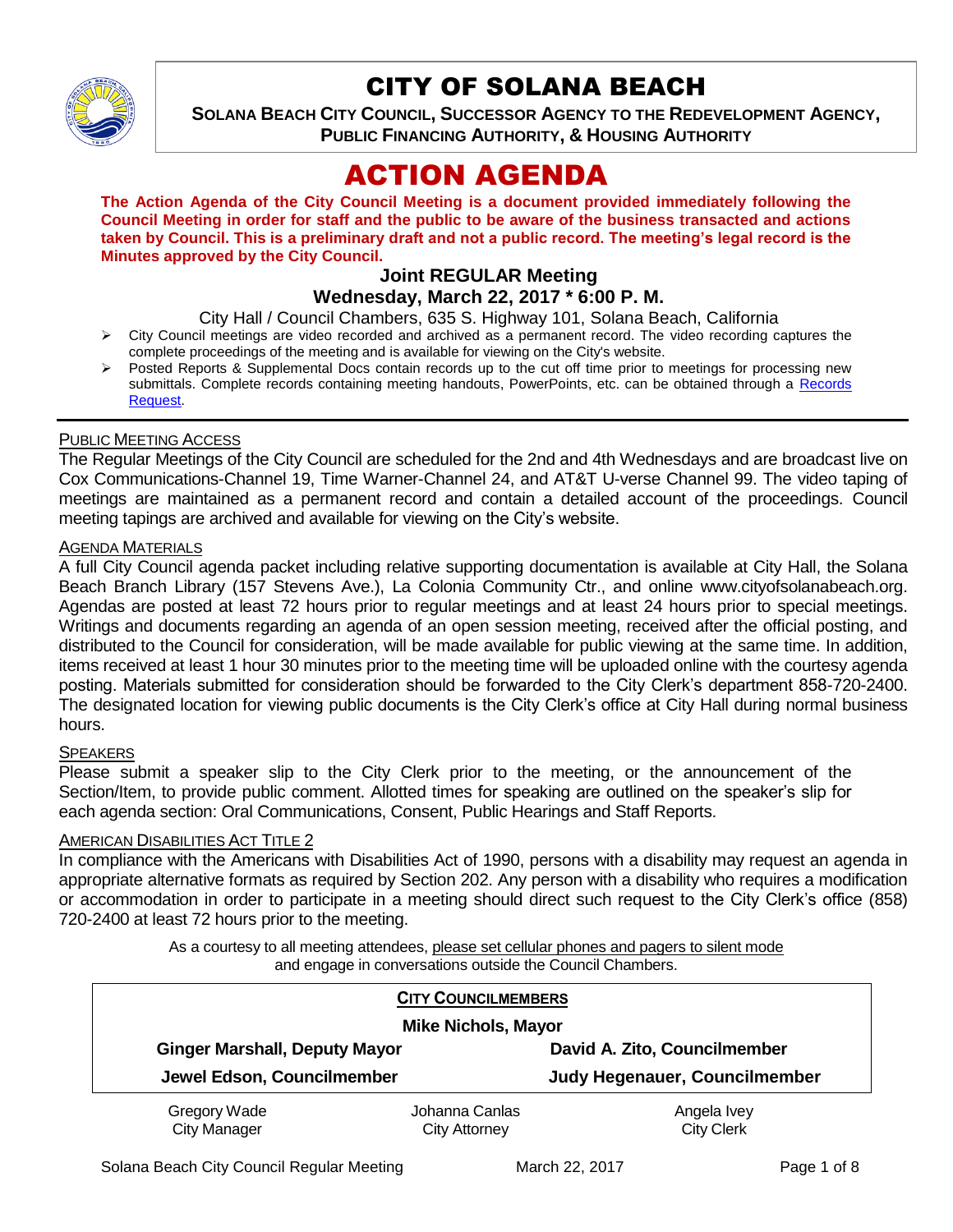## SPEAKERS:

Please submit your speaker slip to the City Clerk prior to the meeting or the announcement of the Item. Allotted times for speaking are outlined on the speaker's slip for Oral Communications, Consent, Public Hearings and Staff Reports.

#### READING OF ORDINANCES AND RESOLUTIONS:

Pursuant to Solana Beach Municipal Code Section 2.04.460, at the time of introduction or adoption of an ordinance or adoption of a resolution, the same shall not be read in full unless after the reading of the title, further reading is requested by a member of the Council. If any Councilmember so requests, the ordinance or resolution shall be read in full. In the absence of such a request, this section shall constitute a waiver by the council of such reading.

## **CALL TO ORDER AND ROLL CALL:**

## **CLOSED SESSION REPORT:** (when applicable)

## **FLAG SALUTE:**

## **APPROVAL OF AGENDA: COUNCIL ACTION: Approved 5/0**

**PRESENTATIONS:** Ceremonial items that do not contain in-depth discussion and no action/direction. *None at the posting of this agenda*

1. Stevens Avenue Update

## **ORAL COMMUNICATIONS:**

This portion of the agenda provides an opportunity for members of the public to address the City Council on items relating to City business and not appearing on today's agenda by submitting a speaker slip (located on the back table) to the City Clerk. Comments relating to items on this evening's agenda are taken at the time the items are heard. Pursuant to the Brown Act, no action shall be taken by the City Council on public comment items. Council may refer items to the City Manager for placement on a future agenda. The maximum time allotted for each presentation is THREE MINUTES (SBMC 2.04.190). Please be aware of the timer light on the Council Dais.

### **COUNCIL COMMUNITY ANNOUNCEMENTS / COMMENTARY:**

*An opportunity for City Council to make brief announcements or report on their activities. These items are not agendized for official City business with no action or substantive discussion.* 

## **A. CONSENT CALENDAR:** (Action Items) (A.1. - A.6.)

Items listed on the Consent Calendar are to be acted in a single action of the City Council unless pulled for discussion. Any member of the public may address the City Council on an item of concern by submitting to the City Clerk a speaker slip (located on the back table) before the Consent Calendar is addressed. Those items removed from the Consent Calendar by a member of the Council will be trailed to the end of the agenda, while Consent Calendar items removed by the public will be discussed immediately after approval of the Consent Calendar.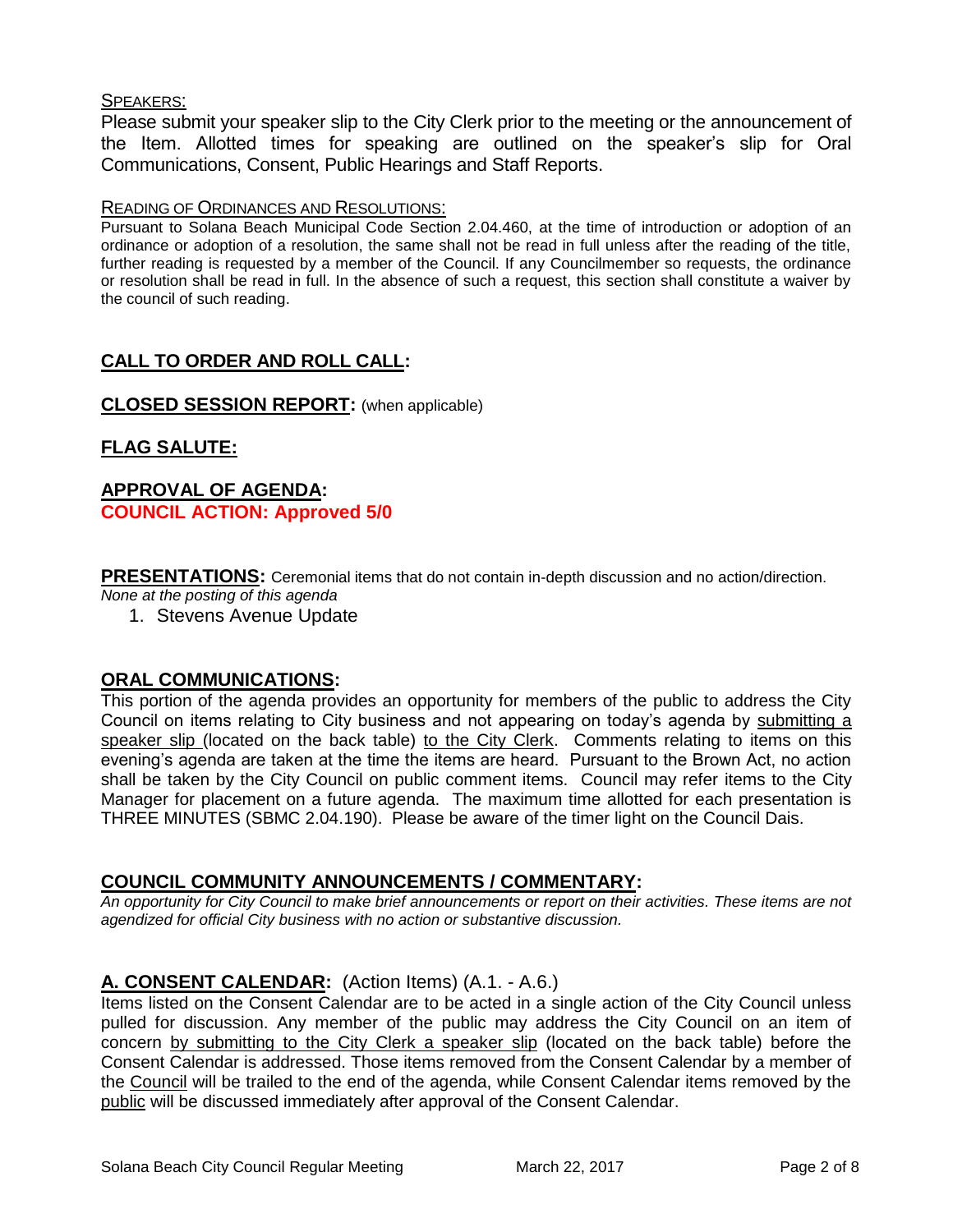## **A.1. Minutes of the City Council.**

Recommendation: That the City Council

1. Approve the Minutes of the City Council Meetings held February 22, 2017. See Approved Minutes [http://www.ci.solana-beach.ca.us/index.asp?SEC=F0F1200D-21C6-4A88-8AE1-](http://www.ci.solana-beach.ca.us/index.asp?SEC=F0F1200D-21C6-4A88-8AE1-0BC07C1A81A7&Type=B_BASIC) [0BC07C1A81A7&Type=B\\_BASIC](http://www.ci.solana-beach.ca.us/index.asp?SEC=F0F1200D-21C6-4A88-8AE1-0BC07C1A81A7&Type=B_BASIC) **COUNCIL ACTION: Approved 5/0**

### **A.2. Register Of Demands.** (File 0300-30)

Recommendation: That the City Council

1. Ratify the list of demands for February 18, 2017 through March 3, 2017.

[Item A.2. Report \(click here\)](https://solanabeach.govoffice3.com/vertical/Sites/%7B840804C2-F869-4904-9AE3-720581350CE7%7D/uploads/Item_A.2._Report_(Click_here)_3-22-17.PDF)

*Posted Reports & Supplemental Docs contain records up to the cut off time, prior to the start of the meeting, for processing new submittals. The final official record containing handouts, PowerPoints, etc. can be obtained through a Records Request to the City Clerk's Office.* **COUNCIL ACTION: Approved 5/0**

### **A.3. General Fund Adopted Budget for Fiscal Year 2016-2017 Changes.** (File 0330-30)

Recommendation: That the City Council

1. Receive the report listing changes made to the Fiscal Year 2016-2017 General Fund Adopted Budget.

#### [Item A.3. Report \(click here\)](https://solanabeach.govoffice3.com/vertical/Sites/%7B840804C2-F869-4904-9AE3-720581350CE7%7D/uploads/Item_A.3._Report_(Click_here)_3-22-17.PDF)

*Posted Reports & Supplemental Docs contain records up to the cut off time, prior to the start of the meeting, for processing new submittals. The final official record containing handouts, PowerPoints, etc. can be obtained through a Records Request to the City Clerk's Office.* **COUNCIL ACTION: Approved 5/0**

## **A.4. Administrative Policy No. 16 – Anti-Harassment Policy and Complaint Resolution Procedures.** (File 0180-05)

Recommendation: That the City Council

1. Approve **Resolution 2017-042** adopting the updated Administrative Policy No. 16 – Anti-Harassment Policy and Complaint Resolution Policy and authorizing the City Manager to make any subsequent changes to the Policy.

#### [Item A.4. Report \(click here\)](https://solanabeach.govoffice3.com/vertical/Sites/%7B840804C2-F869-4904-9AE3-720581350CE7%7D/uploads/Item_A.4._Report_(Click_here)_3-22-17.PDF)

*Posted Reports & Supplemental Docs contain records up to the cut off time, prior to the start of the meeting, for processing new submittals. The final official record containing handouts, PowerPoints, etc. can be obtained through a Records Request to the City Clerk's Office.*

**COUNCIL ACTION: Approved 5/0**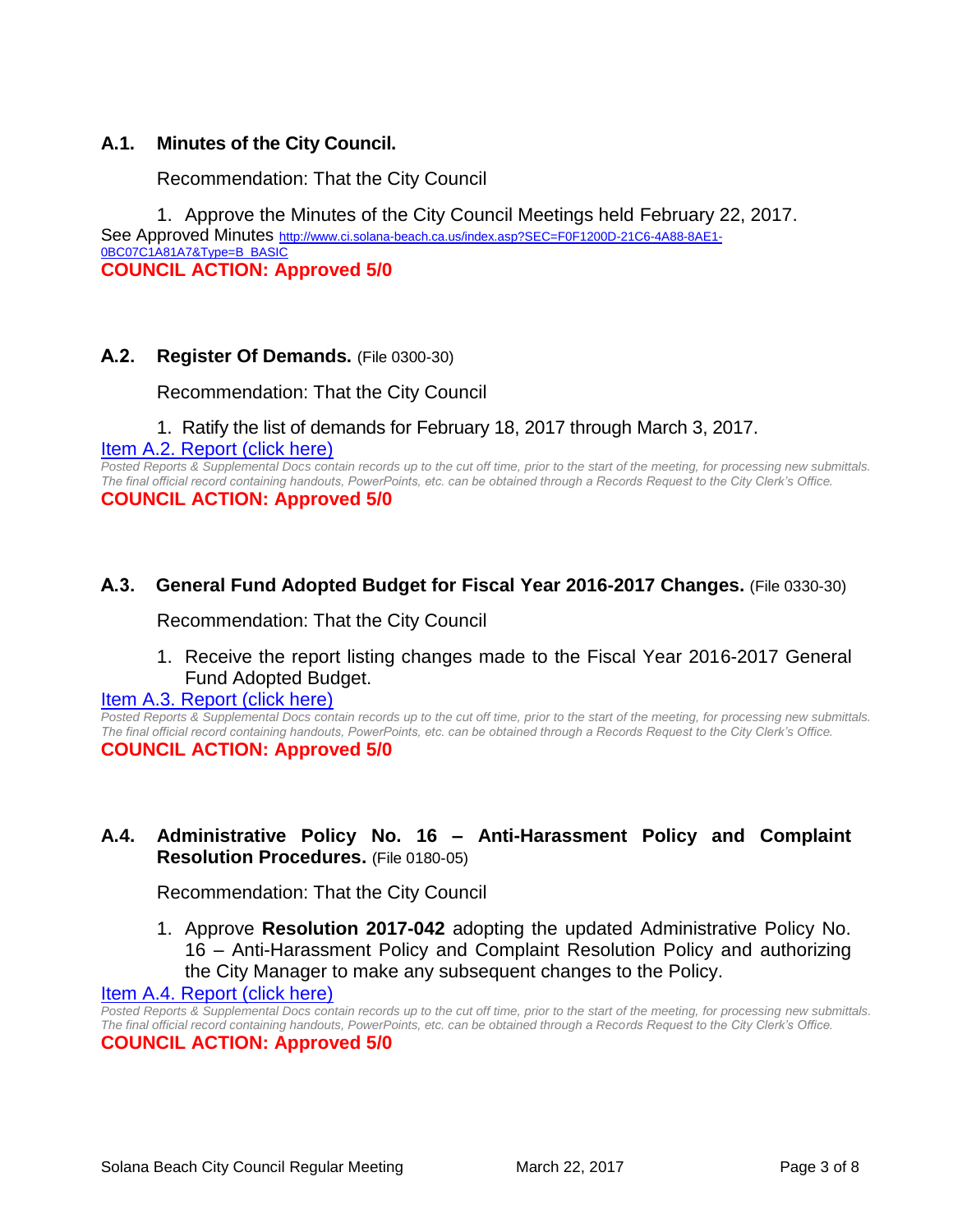## **A.5. Underground Utility District along Glenmont, Canyon, Mar Vista, Marview and Rawl.** (File 1010-90)

Recommendation: That the City Council

1. Adopt **Resolution 2017-039**, approving the payment of \$44,679 from the City's share of CPUC Rule 20A funds in seed money to cover the design costs for the preparation of preliminary plans and preliminary cost estimate by SDG&E for the Glenmont Avenue Underground Utility District that would include all of the properties along Glenmont Avenue, Rawl Place, Mar Vista Drive and some of the properties along Canyon Drive, Marview Drive and Marview Lane.

Item A.5. [Report \(click here\)](https://solanabeach.govoffice3.com/vertical/Sites/%7B840804C2-F869-4904-9AE3-720581350CE7%7D/uploads/Item_A.5._Report_(Click_here)_3-22-17.PDF)

*Posted Reports & Supplemental Docs contain records up to the cut off time, prior to the start of the meeting, for processing new submittals. The final official record containing handouts, PowerPoints, etc. can be obtained through a Records Request to the City Clerk's Office.* **COUNCIL ACTION: Approved 5/0**

## **A.6. Claims Procedures Administrative Policy No. 27 Amendment.** (File 0180-05)

Recommendation: That the City Council

1. Adopt **Resolution 2017-036** amending Administrative Policy No. 27 – Claims Procedures and authorizing the City Manager to make any subsequent changes to the Policy

### [Item A.6. Report \(click here\)](https://solanabeach.govoffice3.com/vertical/Sites/%7B840804C2-F869-4904-9AE3-720581350CE7%7D/uploads/Item_A.6._Report_(Click_here)_3-22-17.PDF)

#### A.6. [Updated Report # 1](https://solanabeach.govoffice3.com/vertical/Sites/%7B840804C2-F869-4904-9AE3-720581350CE7%7D/uploads/A.6._Updated_Report_1_-_3-22-17.pdf)

*Posted Reports & Supplemental Docs contain records up to the cut off time, prior to the start of the meeting, for processing new submittals. The final official record containing handouts, PowerPoints, etc. can be obtained through a Records Request to the City Clerk's Office.*

### **COUNCIL ACTION: Approved 5/0**

## **A.7. AB (Assembly Bill) 805 Letter of Opposition**

#### [Item A.7. Report \(click here\)](https://solanabeach.govoffice3.com/vertical/Sites/%7B840804C2-F869-4904-9AE3-720581350CE7%7D/uploads/Item_A.7._Report_(Click_here)_3-22-17.pdf)

*Posted Reports & Supplemental Docs contain records up to the cut off time, prior to the start of the meeting, for processing new submittals. The final official record containing handouts, PowerPoints, etc. can be obtained through a Records Request to the City Clerk's Office.*

## **COUNCIL ACTION: Approved 5/0**

## **C. STAFF REPORTS**: (C.1.)

*Submit speaker slips to the City Clerk.*

## **C.1. Skate Park at La Colonia Park Design Contract.** (File 0720-30)

Recommendation: That the City Council

- 1. Adopt Resolution 2017-045
	- a. Authorizing the City Manager to execute a Professional Services Agreement, in the amount of \$91,000, with Van Dyke Landscape Architects for design and construction support of the Skate Park at La Colonia Park.
	- b. Appropriating \$91,000 in the City CIP fund to the Skate Park at La Colonia Park project from the Reserve in the City CIP fund set aside for the Skate Park element of the Master Plan.
	- c. Authorizing the City Treasurer to amend the FY 2016/17 Adopted Budget accordingly.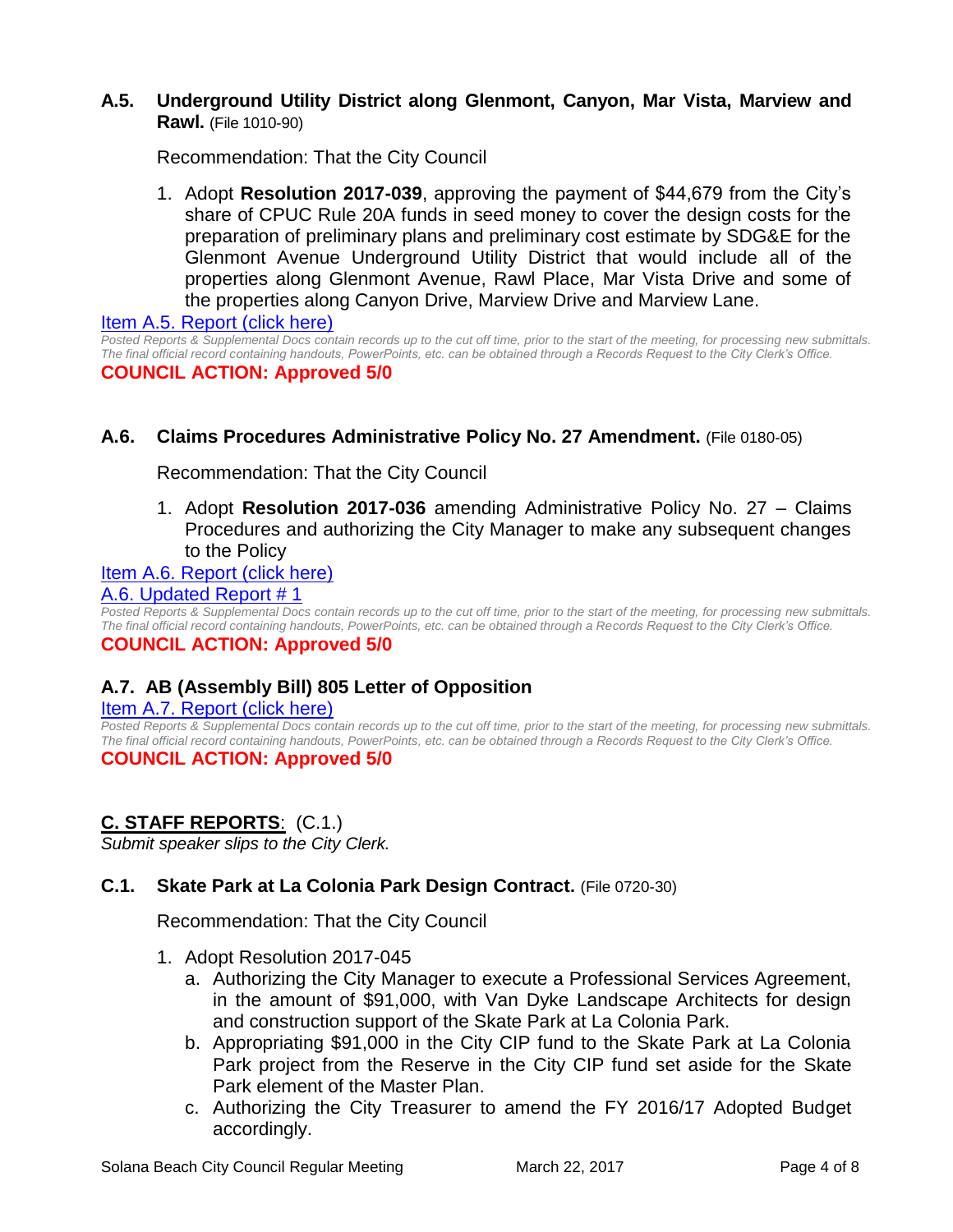#### [Item C.1. Report \(click here\)](https://solanabeach.govoffice3.com/vertical/Sites/%7B840804C2-F869-4904-9AE3-720581350CE7%7D/uploads/Item_C.1._Report_(Click_here)_3-22-17.PDF)

*Posted Reports & Supplemental Docs contain records up to the cut off time, prior to the start of the meeting, for processing new submittals. The final official record containing handouts, PowerPoints, etc. can be obtained through a Records Request to the City Clerk's Office.*

#### **COUNCIL ACTION: Approved 5/0**

## **B. PUBLIC HEARINGS:** (B.1. – B.2.)

This portion of the agenda provides citizens an opportunity to express their views on a specific issue as required by law after proper noticing by submitting a speaker slip (located on the back table) to the City Clerk. After considering all of the evidence, including written materials and oral testimony, the City Council must make a decision supported by findings and the findings must be supported by substantial evidence in the record. An applicant or designees for a private development/business project, for which the public hearing is being held, is allotted a total of fifteen minutes to speak, as per SBMC 2.04.210. A portion of the fifteen minutes may be saved to respond to those who speak in opposition. All other speakers have three minutes each. Please be aware of the timer light on the Council Dais.

#### **B.1. Public Hearing: 426 N. Granados, Applicant: Kakimoto, Case 17-16-34.** (File 0600-40)

Recommendation: The proposed project meets the minimum objective requirements under the SBMC, is consistent with the General Plan and may be found, as conditioned, to meet the discretionary findings required as discussed in this report to approve a DRP. Therefore, Staff recommends that the City Council:

- 1. Conduct the Public Hearing: Open the Public Hearing, Report Council Disclosures, Receive Public Testimony, Close the Public Hearing;
- 2. Find the project exempt from the California Environmental Quality Act pursuant to Section 15303 of the State CEQA Guidelines; and
- 3. If the City Council makes the requisite findings and approves the project, adopt **Resolution 2017-041** conditionally approving a DRP to construct a new one-story, single family residence with a partially subterranean garage, fully subterranean basement level and rooftop deck located at 426 N Granados Avenue, Solana Beach.

[Item B.1. Report \(click here\)](https://solanabeach.govoffice3.com/vertical/Sites/%7B840804C2-F869-4904-9AE3-720581350CE7%7D/uploads/Item_B.1._Report_(Click_here)_3-22-17.PDF) [B.1. Updated Report # 1 -](https://solanabeach.govoffice3.com/vertical/Sites/%7B840804C2-F869-4904-9AE3-720581350CE7%7D/uploads/B.1._Updated_Report__1_-_3-22-17_-__R.pdf) R

*Posted Reports & Supplemental Docs contain records up to the cut off time, prior to the start of the meeting, for processing new submittals. The final official record containing handouts, PowerPoints, etc. can be obtained through a Records Request to the City Clerk's Office.* **COUNCIL ACTION: Approved 3/0/2 to continue the public hearing to a date certain of April 26, 2017. (Recused: Nichols, Hegenauer)**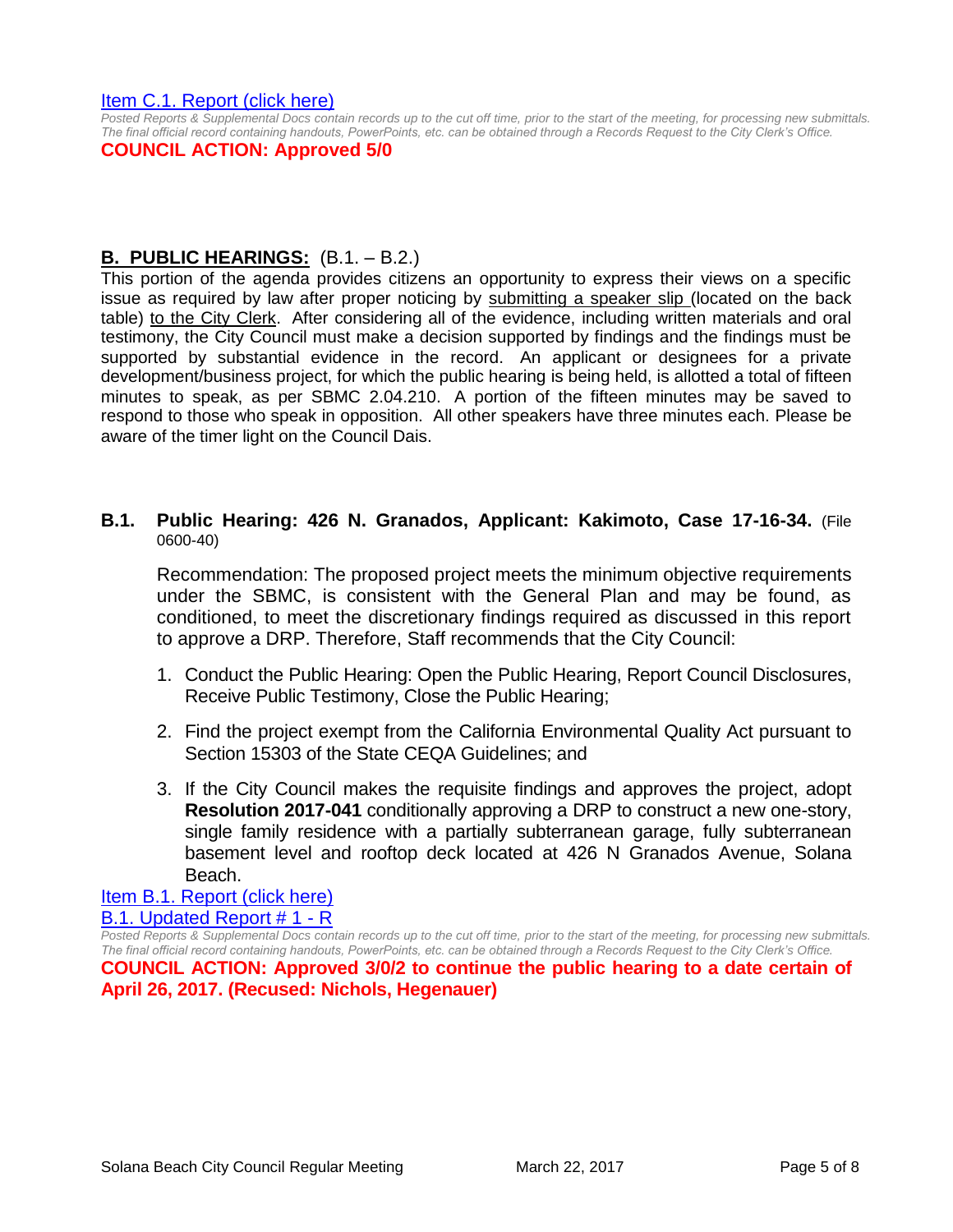### **B.2. Public Hearing: 781 E. Solana Circle, Applicant: Corsetti, Case 17-16-42.** (File 0600-40)

The proposed project meets the minimum objective requirements under the Park Del Mar Development regulations and the underlying SBMC, could be found to be consistent with the General Plan and could be found, as conditioned, to meet the discretionary findings required as discussed in this report to approve a Development Review Permit (DRP). Therefore, Staff recommends that the City Council:

- 1. Conduct the Public Hearing: Open the Public Hearing, Report Council Disclosures, Receive Public Testimony, and Close the Public Hearing.
- 2. Find the project exempt from the California Environmental Quality Act pursuant to Section 15303 of the State CEQA Guidelines; and
- 3. If the City Council makes the requisite findings and approves the project, adopt **Resolution 2017-040** conditionally approving a DRP to allow for the construction of a 948 square foot addition to the existing, one-story, single-family residence and garage at 781 East Solana Circle.

#### [Item B.2. Report \(click here\)](https://solanabeach.govoffice3.com/vertical/Sites/%7B840804C2-F869-4904-9AE3-720581350CE7%7D/uploads/Item_B.2._Report_(Click_here)_3-22-17.pdf)

*Posted Reports & Supplemental Docs contain records up to the cut off time, prior to the start of the meeting, for processing new submittals. The final official record containing handouts, PowerPoints, etc. can be obtained through a Records Request to the City Clerk's Office.*

**COUNCIL ACTION: Approved 4/0/1 to close the public hearing (Recused: Edson)**

## **COUNCIL ACTION: Approved 4/0/1 (Recused: Edson)**

## **C. STAFF REPORTS**: (C.2. - C.4.)

*Submit speaker slips to the City Clerk.*

## **C.2. Introduce Ordinance 474 (1st Reading) regarding California Public Employees Retirement System's (CalPERS) Contract Amendment.** (File 0520-50)

Recommendation: That the City Council

1. Adopt Resolution of Intention, **Resolution 2017-038,** and introduce **Ordinance 474** approving the City's intention to amend its CalPERS contract in order to implement California Public Employees Retirement System's Government Code Section 20516 (Employees Sharing Additional Cost) for the Solana Beach Fire Association employee group.

[Item C.2. Report \(click here\)](https://solanabeach.govoffice3.com/vertical/Sites/%7B840804C2-F869-4904-9AE3-720581350CE7%7D/uploads/Item_C.2._Report_(Click_here)_3-22-17.PDF)

*Posted Reports & Supplemental Docs contain records up to the cut off time, prior to the start of the meeting, for processing new submittals. The final official record containing handouts, PowerPoints, etc. can be obtained through a Records Request to the City Clerk's Office.*

**COUNCIL ACTION: Approved 5/0**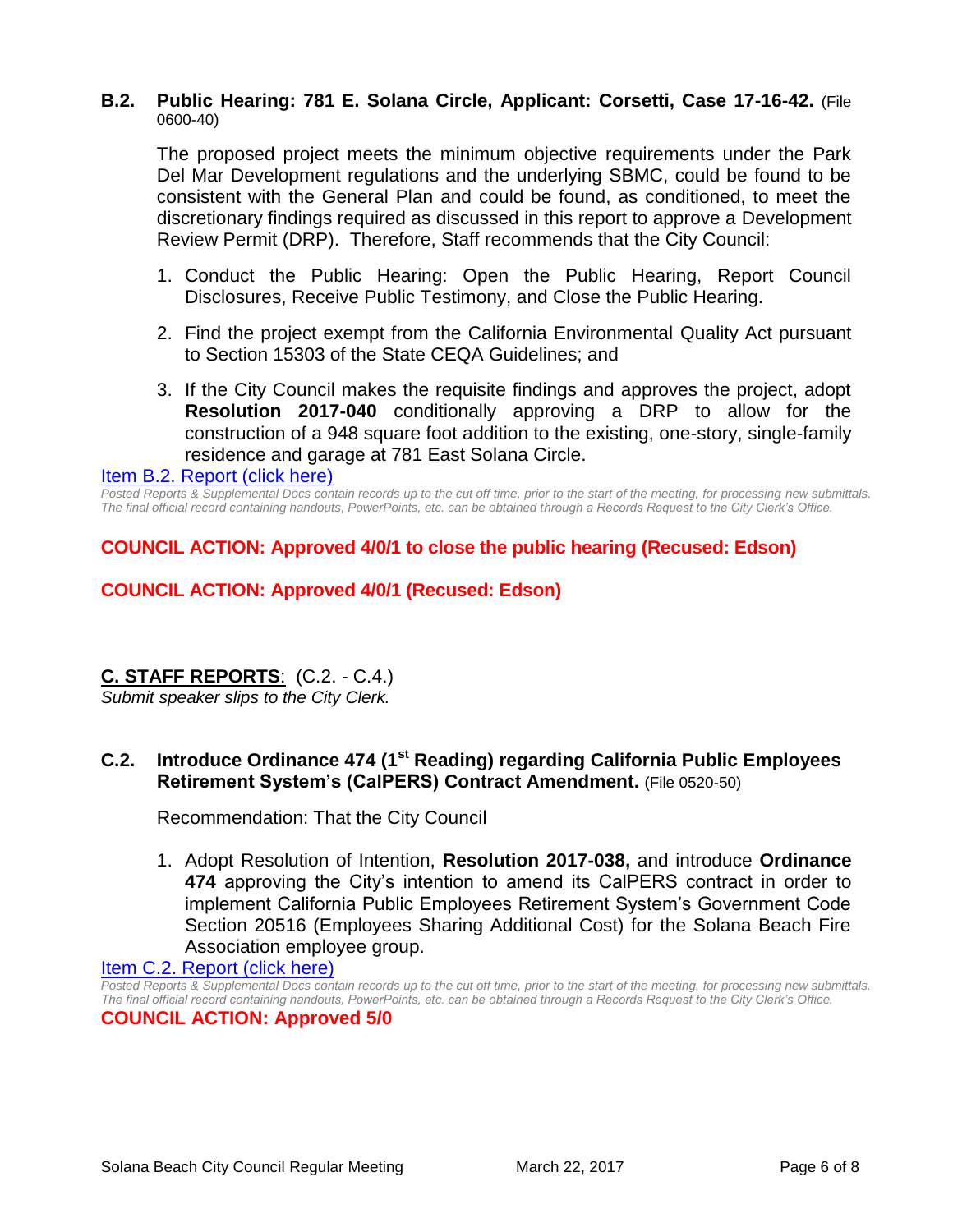## **C.3. Adopt Ordinance 473 (2nd Reading) regarding Speed limits.** (File 086-20)

Recommendation: That the City Council

1. Adopt **Ordinance 473** amending Chapter 10.36, Articles I and II, allowing speed limits to be declared by City Council resolution and repealing sections related to individual street segment speed limit changes.

#### [Item C.3. Report \(click here\)](https://solanabeach.govoffice3.com/vertical/Sites/%7B840804C2-F869-4904-9AE3-720581350CE7%7D/uploads/Item_C.3._Report_(Click_here)_3-22-17.PDF)

*Posted Reports & Supplemental Docs contain records up to the cut off time, prior to the start of the meeting, for processing new submittals. The final official record containing handouts, PowerPoints, etc. can be obtained through a Records Request to the City Clerk's Office.* **COUNCIL ACTION: Approved 5/0**

## **C.4. Introduce Ordinance 475 (1st Reading) regarding Renewal of Public, Education, and Government (PEG) fees for State Franchises.** (File 086-20)

Recommendation: That the City Council

1. Introduce **Ordinance 475** amending Section 13.20.020(B) of Solana Beach Municipal Code to renew the PEG fee for State franchisees.

[Item C.4. Report \(click here\)](https://solanabeach.govoffice3.com/vertical/Sites/%7B840804C2-F869-4904-9AE3-720581350CE7%7D/uploads/Item_C.4._Report_(Click_here)_3-22-17.PDF) [C.4. Updated Report #1](https://solanabeach.govoffice3.com/vertical/Sites/%7B840804C2-F869-4904-9AE3-720581350CE7%7D/uploads/C.4._Updated_Report_1__(3-20-17_1130am).pdf)

*Posted Reports & Supplemental Docs contain records up to the cut off time, prior to the start of the meeting, for processing new submittals. The final official record containing handouts, PowerPoints, etc. can be obtained through a Records Request to the City Clerk's Office.* **COUNCIL ACTION: Approved 5/0**

## **WORKPLAN COMMENTS:**

*Adopted June 8, 2016*

## **COMPENSATION & REIMBURSEMENT DISCLOSURE:**

GC: Article 2.3. Compensation: 53232.3. (a) Reimbursable expenses shall include, but not be limited to, meals, lodging, and travel. 53232.3 (d) Members of a legislative body shall provide brief reports on meetings attended at the expense of the local agency at the next regular meeting of the legislative body.

## **COUNCIL COMMITTEE REPORTS:**

### **Regional Committees: (outside agencies, appointed by this Council)**

- a. City Selection Committee (meets twice a year) Nichols (Edson, alternate).
- b. County Service Area 17 Marshall (Nichols, alternate).
- c. Escondido Creek Watershed Authority Marshall/Staff (no alternate).
- d. League of Ca. Cities' San Diego County Executive Committee Nichols (Edson, alternate) and any subcommittees.
- e. League of Ca. Cities' Local Legislative Committee Nichols (Edson, alternate)
- f. League of Ca. Cities' Coastal Cities Issues Group (CCIG) Nichols (Edson, alternate)
- g. North County Dispatch JPA Marshall (Edson, alternate).
- h. North County Transit District Edson (Nichols, alternate)
- i. Regional Solid Waste Association (RSWA) Nichols (Hegenauer, alternate).
- j. SANDAG Zito (Primary), Edson (1<sup>st</sup> alternate), Nichols ( $2<sup>nd</sup>$  alternate) and any subcommittees.
- k. SANDAG Shoreline Preservation Committee Zito (Hegenauer, alternate).
- l. San Dieguito River Valley JPA Hegenauer (Nichols, alternate).